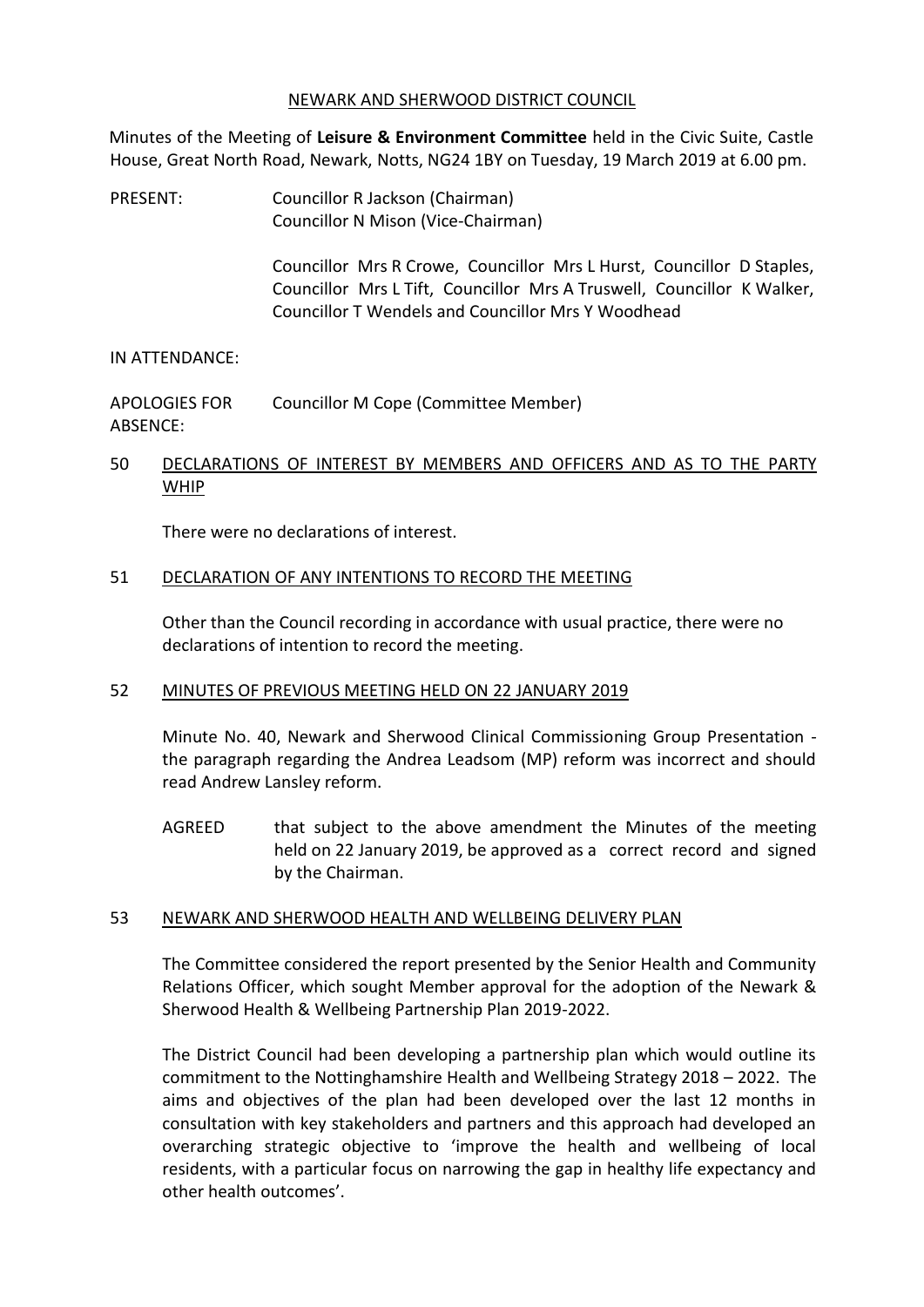Members commented that whilst they welcomed the delivery plan and the structure envisaged within it, concern was raised that no consultation had taken place with local groups, voluntary sector, parish council etc. Engagement was considered as crucial when trying to improve people's health and change lifestyles. The equalities implications were also considered unhelpful and Officers needed to positively address the disadvantages that people faced. It was further commented that sports grants normally were secured by groups in more affluent areas which was considered unfair and help should be provided to establish new clubs when grants were given to those clubs. A comment was also made regarding the reference to the 8.4 year gap in life expectancy across Newark & Sherwood for men, which was detailed in the 'wider determinants of health' section of the plan. It was considered that women should also be included within the plan as they also had an 8.3 year gap in life expectancy. The Senior Health and Community Relations Officer Manager confirmed that the plan would be amended to include both male and female life expectancy figures. It was also confirmed that the new community plan and staffing restructure would create extra resources to enable work to be undertaken in communities. An Insight model was also being developed which would undertake research in communities and provide detailed information. The Council in consultation with other local authorities was developing partnership work with Active Nottinghamshire and Public Health Nottinghamshire.

Childhood obesity was also discussed and a Member commented that local schools had not been consulted regarding this health issue. The need for joint working with schools was considered necessary to combat childhood obesity. The Senior Health and Community Relations Officer confirmed that work was being undertaken with schools through the work programme. The junior park run had taken place and local schools had been involved. The Chairman of the Council had presented a new Chairman's trophy to the local school which scored the highest number of points over the period of the schools' challenge.

A Member commented that the delivery plan did not include COPD or respiratory health problems or diabetes. The Senior Health and Community Relations Officer confirmed that the delivery plan's aim was to support improvement in health and wellbeing generally across the District.

AGREED (unanimously) that the Newark & Sherwood Health & Wellbeing Partnership Plan 2019 – 2022 be approved and adopted.

### 54 YMCA SPORTS VILLAGE PROGRESS REPORT

The Senior Health and Community Relations Officer provided a verbal update regarding the YMCA Community and Activity Village. Marketing material provided by YMCA was tabled for Members information.

The Senior Health and Community Relations Officer provided an update on the success of the delivery of phase one and the expected timescale for phase two. The Community and Activity Village had experienced significant growth in usage since opening phase one with two full sized 3G's and an athletics track and a temporary provision for changing, on site administration and storage pending the development of phase 2. Members were informed of the good news around recruitment with a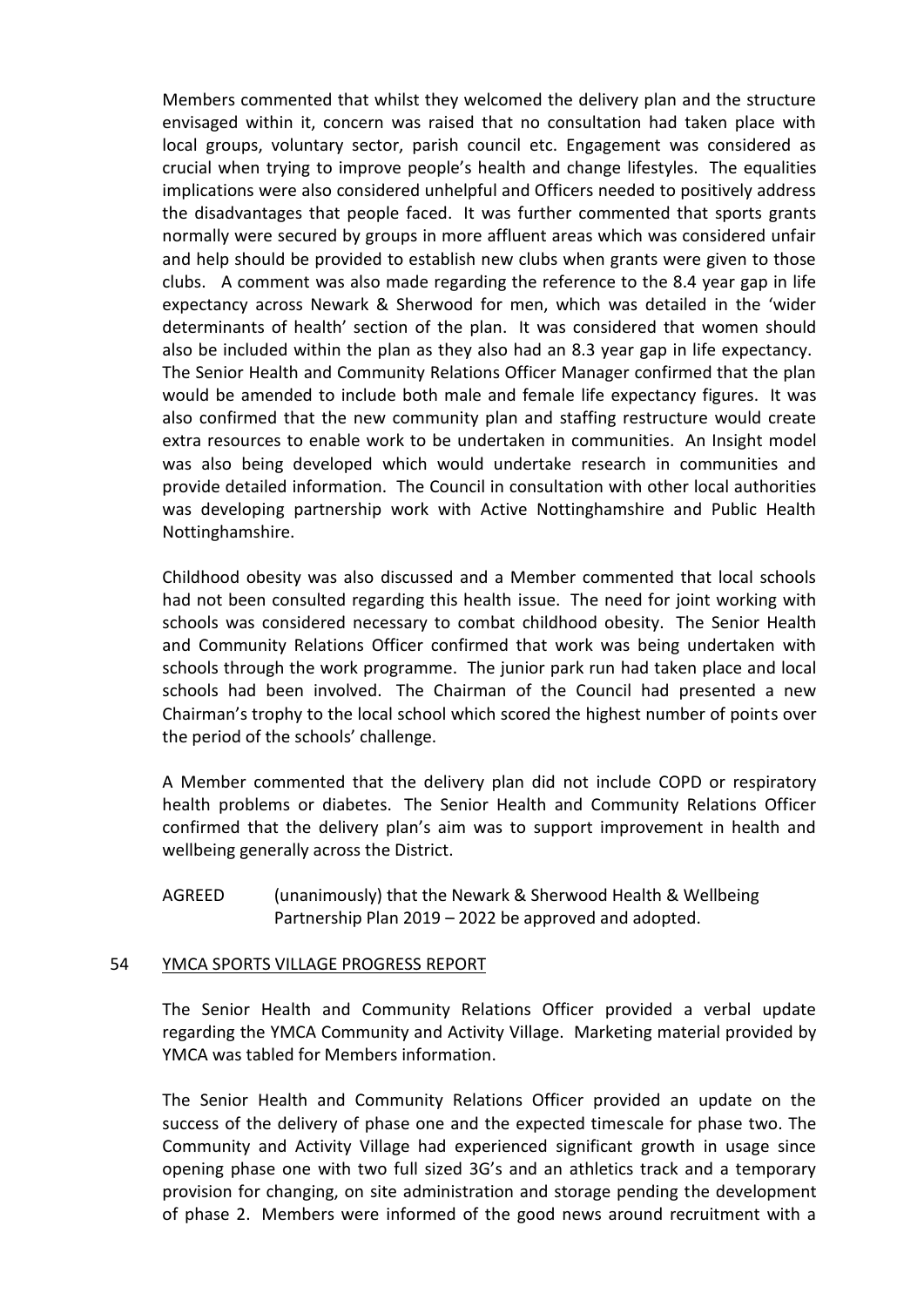number of posts being secured and filled. In the long term there would be further career opportunities through the project.

The football facility was reported to be fully booked for Tuesday, Wednesday and Thursday evenings (core hours). Pitches were well used outside of core hours and the YMCA was developing new initiatives to provide football for females, people with disabilities and over 55's. Football pitches were also booked for recreation and social purposes. The YMCA was working closely with Nottingham Forest Community Trust and the District Council to actively encourage children and young people to attend the community and activity village on a Friday evening to participate in the Kick's programme as a diversionary activity, this session was free to all children and young people.

Work was being undertaken with the Magnus Academy's 'You Can Do Sport' partnership which offered a post 16 Extended Diploma in Sport with a focus on football and uses the facilities three afternoons per week. This programme also included coaching and refereeing in sport qualifications. RHP Football Club used the pitches for all club training and fixtures and were delighted with the provision. Newark Town Football Club First team had indicated that it would move to the community and activity village in August 2019 in preparation for the 2019/20 season. The club were using the pitches for training. A number of local clubs and groups were also using the sites pitches.

Newark Athletics club had moved to the facility and were utilising the track alongside other local running clubs which had booked track time. Sky Sports had also undertaken some filming at the facility regarding fitness for boxing through athletics on the running track.

Work was also ongoing in respect of adjustments to the lighting in order that the impact of the new facilities would not create adverse neighbour nuisance issues in terms of light pollution.

The scheme was actively being progressed to phase two, the main Hub building, with an estimated Autumn 2020 completion date and work was on going in terms of developing submissions for grant funding to assist with the delivery of the full offer.

The Senior Health and Community Relations Officer suggested that representatives of the YMCA be invited to a future meeting of the Leisure & Environment Committee to provide an update.

A Member sought clarification regarding whether a similar scheme would be introduced for Sherwood. The Senior Health and Community Relations Officer confirmed that he was aware that the YMCA had an ambition to reach out to the wider community which included the Sherwood area of the district. The offer would develop over time to provide services across a broader base such as those services traditionally associated with YMCA's which could extend to supporting independent living in the district. However, YMCA's initial aim was to deliver the community and activity village and initiatives to improve the health and wellbeing of local people. They were also keen to work in partnership with the district council to raise levels of aspiration amongst young people and to improve social mobility across the district.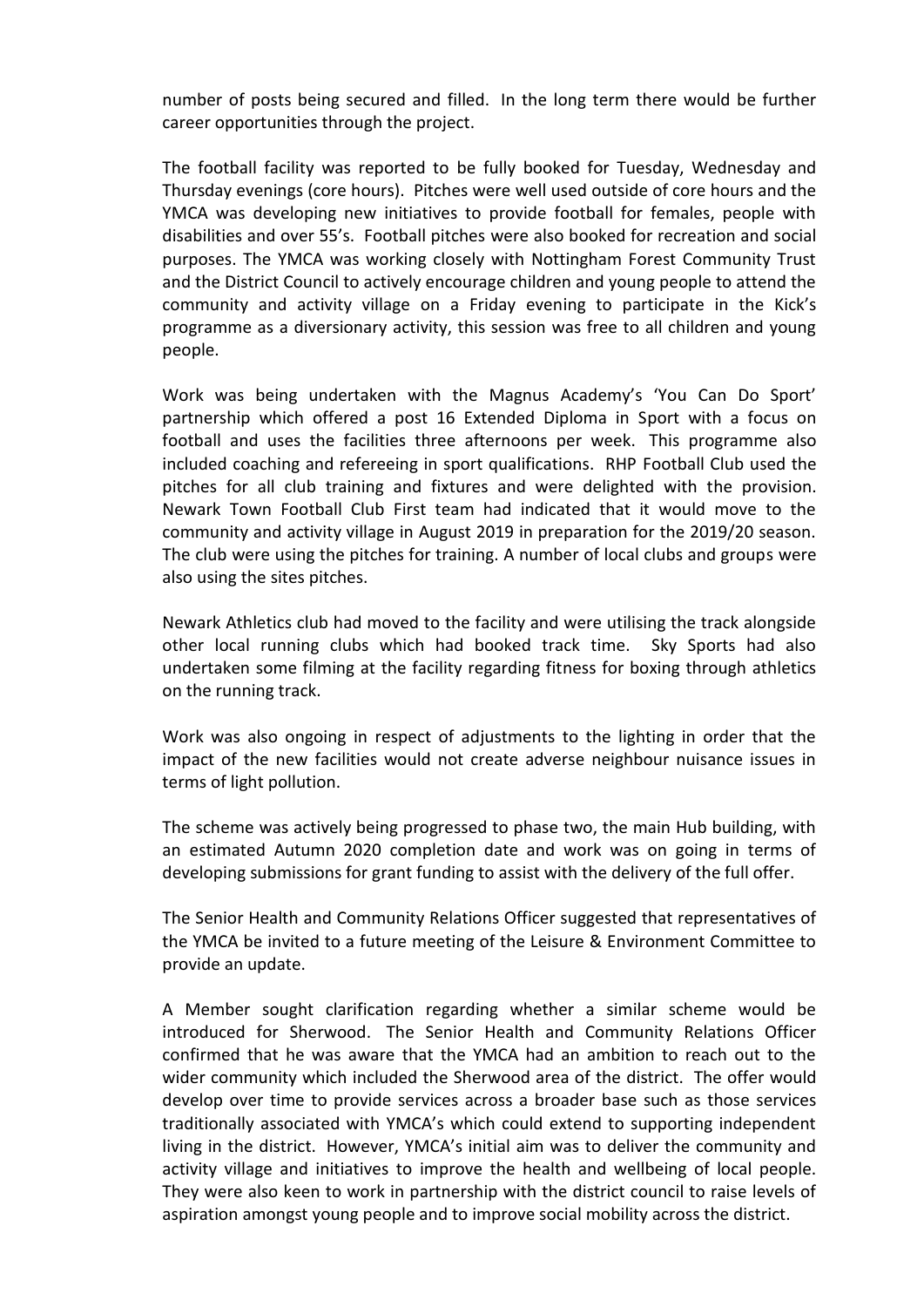#### AGREED (unanimously) that:

- (a) the verbal update be noted; and
- (b) a representative of the YMCA be invited to a future meeting of the Leisure & Environment Committee.

#### 55 NEW NATIONAL WASTE STRATEGY

The Committee considered the report presented by the Business Manager – Transport & Waste Services, which informed Members of the details of the government's recent release of 'Our Waste Our Resources a Strategy for England' and the potential implications for Newark and Sherwood District Council.

Members commented that the proposed strategy was good but questioned where the funding for this would be secured. The need to be consistent throughout the country regarding recycling and the need for a national strategy was discussed.

A Member commented on the work that had been achieved by the Transport & Waste team regarding fly tipping in the Sherwood area of the district and thanked them for this.

Concerns were raised regarding difficulties for Newark and Sherwood District Council residents making payments to Mansfield District Council (MDC) for the green bin service provided by MDC. The Business Manager – Transport & Waste Services confirmed that this issue was being addressed with the residents.

AGREED (unanimously) that the report be noted.

## 56 ANNUAL REPORT DETAILING THE EXEMPT REPORTS CONSIDERED BY THE LEISURE & ENVIRONMENT COMMITTEE

The Committee considered the report of the Chief Executive listing the exempt items considered by the Committee for the period 1 March 2018 to date.

The Committee agreed that the reports considered on the 13 November 2018, relating to Modular Pool at the Dukeries Leisure Centre, could now be released into the public domain.

The Committee also agreed that the report considered on the 22 January 2019, relating to Southwell Leisure Centre Trust, should remain confidential.

AGREED (unanimously) that:

(a) the report considered on the 13 November 2018, relating to Modular Pool at the Dukeries Leisure Centre, could now be released into the public domain; and